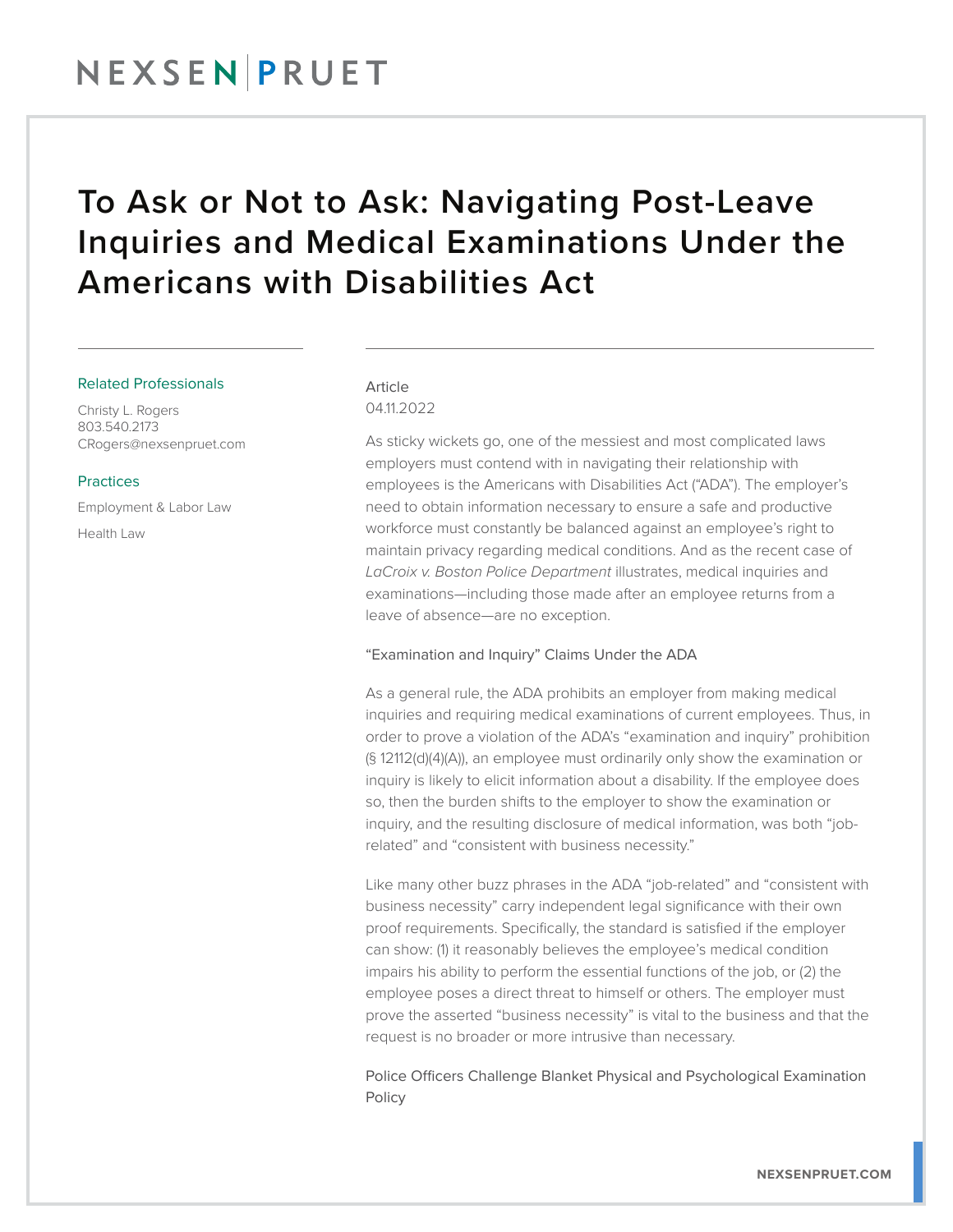# NEXSEN PRUET

In *LaCroix*, two members of the Boston Police Department ("BPD"), James LaCroix and Renee Payne-Callender brought suit in federal court in Massachusetts under the ADA alleging BPD's policy requiring medical and psychological examinations for all officers who return from extended leave, regardless of the nature of the leave or the employee's job duties, violated the ADA's "examination and inquiry" prohibition. Specifically, the policy in question mandated that an officer on leave for three or more months undergo a physical examination by a BPD physician prior to returning to work, and officers who were on a leave of absence for at least six months submit to a psychological examination by a BPD psychiatrist prior to returning to the job.

LaCroix suffered back and hip injuries that temporarily prevented him from performing his job as an officer and required medical leave. More than six months after initiating leave, LaCroix's treating physician released him to return to work. However, BPD informed LaCroix he had to be evaluated by the Department's own physician and psychiatrist prior to returning to the job. During his mental examination, the psychiatrist confirmed there were no concerns about LaCroix's mental state; rather, LaCroix was required to undergo the psychological examination simply due to the length of time he had been absent from work. Similarly, Payne-Callendar suffered a right Achilles tendon injury, which placed her out of work for more than six months. Upon her return and medical release by her own doctor, BPD required Payne-Callendar to submit to a physical and mental examination before being allowed to work. During her psychological evaluation, Payne-Callendar asked whether anyone at BPD had raised an issue regarding her psychological well-being, and the BPD psychiatrist confirmed there were no concerns. Although LaCroix and Payne-Callendar were both cleared by BPD's physicians, they challenged the extended leave policies on the grounds that the required examinations applied to an overly broad class of officers, irrespective of the reason for leave or an officer's specific job assignments.

In their defense, BPD argued the officer examinations after an extended leave from duty were consistent with business necessity due to the unique stressors faced by police officers while on the job, which could lead to overlooked and unreported mental health issues. The Department further contended these emotional stressors, if untreated, could have serious consequences for not only the safety of the individual officer, but also the public at large. BPD's own psychiatrist opined that an officer's extended period of separation from the workplace strongly correlated with negative impacts on mental health and functionality.

### The Court Says "No Dice"—BPD Lacks Proof of Business Necessity

Reviewing BPD's policy, the *LaCroix* Court noted an examination that is job-related and consistent with business necessity "must at a minimum be limited to an evaluation of the employee's condition only to the extent necessary under the circumstances to establish the employee's fitness for the work at issue." The parties did not dispute that the BPD examinations were job-related, given the role that police officers play in ensuring public safety. Rather, the crux of LaCroix and Payne-Callendar's contention was that BPD could not demonstrate the examinations were consistent with business necessity—the Court agreed.

Although the Court readily acknowledged police officers must be physically and mentally fit, it still held that BPD's business necessity defense failed because the Department could not justify subjecting *all* officers to physical and/or psychological examinations, when those examinations were wholly unrelated to the injury that caused the need for leave. Most critically, the Court held the blanket examination requirement was not consistent with business necessity because the policy was being enforced "even where there are no specific concerns about an individual's ability to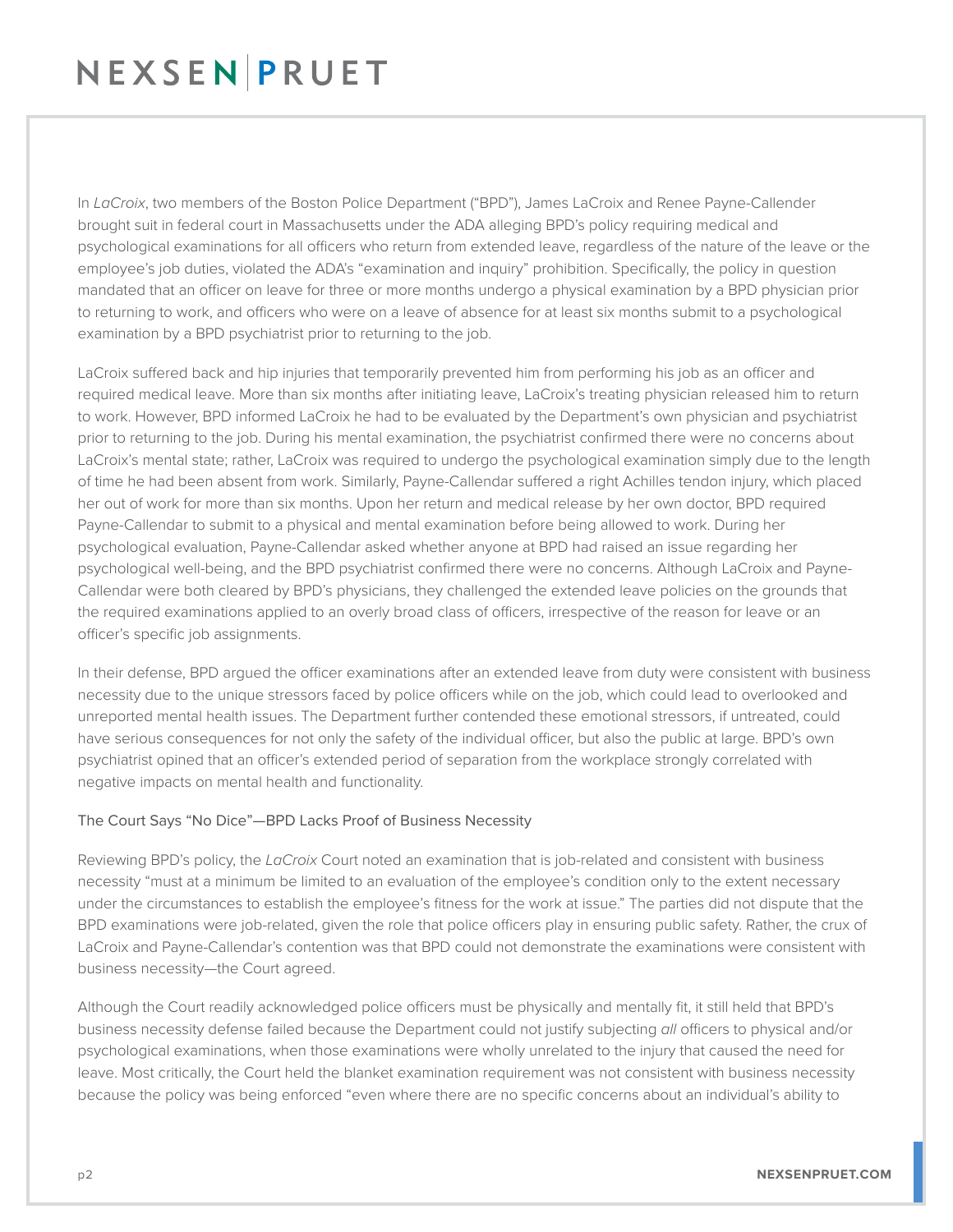# NEXSENPRUET

perform their job duties." Case in point: there were no concerns about the physical or mental stability of LaCroix or Payne-Callendar, but they were both forced to undergo physical and psychological examinations anyway. BPD also lacked proof that being on leave for three months or six months increased the risk for physical and/or psychological conditions, and there was no evidence, such as an industry standard, to support the specific timing of BPD's examinations.

Because BPD failed to "offer any evidence showing that police officers who have been out on sick leave for more than three or six months would pose a safety risk or be unable to discharge their responsibilities when they return to work," BPD's policy violated the ADA.

#### What's the Takeaway?

Although not all employers are in the business of protecting public safety, there are still some valuable lessons to be learned from the *LaCroix* case when evaluating the feasibility and lawfulness of medical inquiries and examinations.

#### *1. Generalized business concerns are insufficient.*

In order to meet the business necessity requirement, which is a high burden under the law, an employer cannot simply demonstrate that an inquiry or medical examination is convenient or beneficial to its business. A general desire to reduce costs, protect employees, or (in the case of *LaCroix*) protect the public interest, without more, will not suffice.

### *2. Evaluate the job and medical condition at issue.*

Policies that mandate medical examinations for *all* jobs, regardless of the position's essential functions, and *all* employees, regardless of medical condition or position, also likely fail the business necessity requirement. Instead, employers need to engage with their counsel to conduct an individualized assessment of the nature of employee's health condition and the job requirements to determine whether a medical examination is warranted. As a general rule, inquiries and medical examinations should normally be related to the specific medical condition for which the employee took leave.

Any policies intended to apply to a defined class of jobs require an employer to show that it defined that class consistent with business necessity. That is, there must be some justification for concluding that the policy is necessary for the class of employees affected. The employer must demonstrate it had some reason for suspecting the class of employees would be unable to perform job functions or would pose a safety risk. However, be wary of these policies because employers face a more difficult burden to establish that the business necessity defense applies to a general policy that affects a wide group of employees versus a policy directed towards a narrower group.

#### *3. Do not make assumptions.*

In evaluating whether an employee's ability to perform the essential job functions of his/her job will be impaired by a medical condition or whether that employee will pose a direct threat, an employer must rely on *objective* evidence. This includes information obtained, or reasonably available to the employer, prior to making a disability-related inquiry or requiring a medical examination. In other words, an employer cannot assume that given the length of absence or nature of the work performed, an examination or inquiry is needed—especially in instances where an employee has been cleared to return to work by his/her treating physician and there is no other reliable evidence to suggest